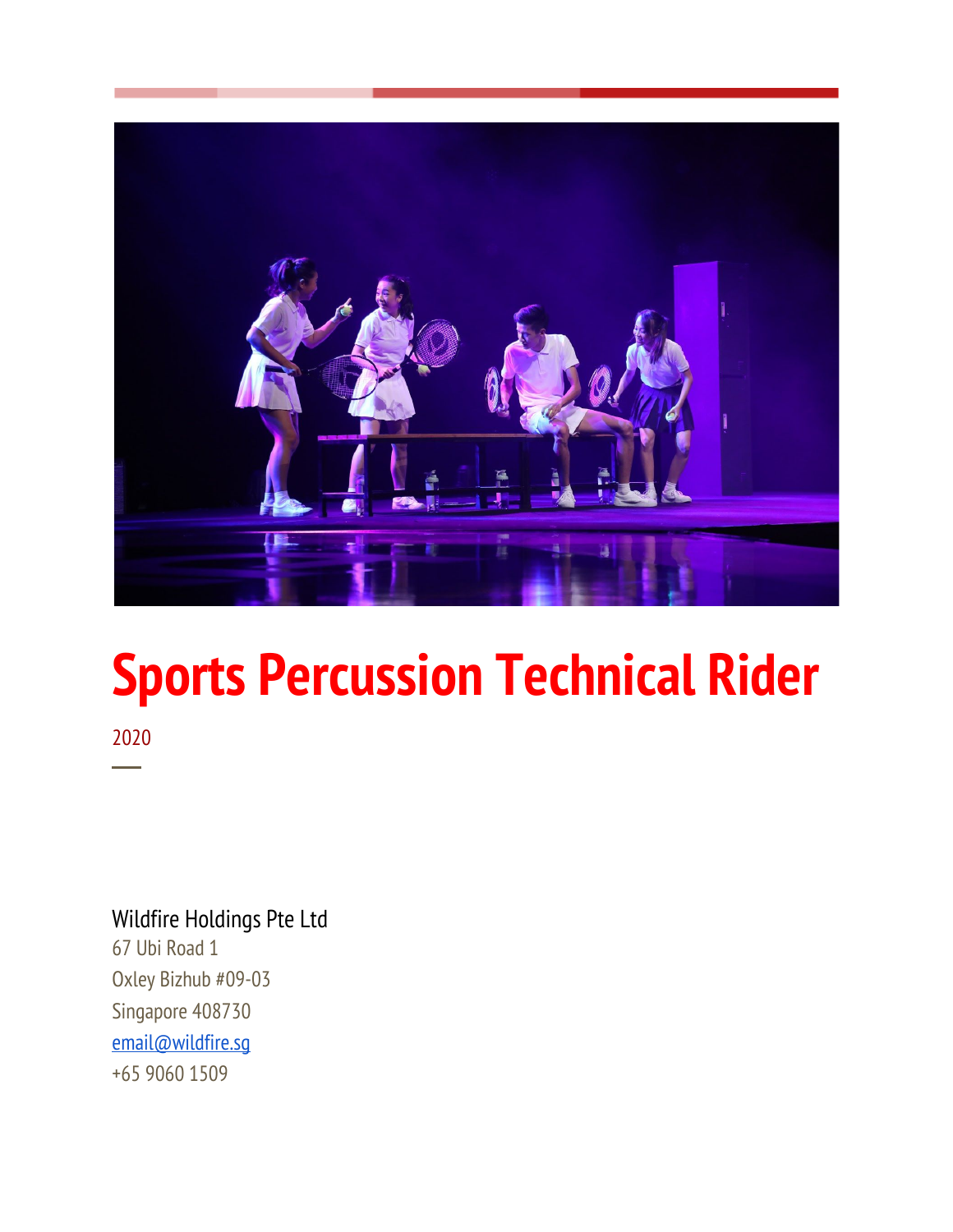# <span id="page-1-0"></span>**Overview**

This technical rider lists all the requirements necessary for a Sports Percussion performance. Should any concerns or queries regarding the requirements listed in this document arise, please contact the Wildfire Account Manager to discuss alternative solutions.

#### **ACCOUNT MANAGER**

TEL: +65 9060 1509

EMAIL: [EMAIL@WILDFIRE.SG](mailto:EMAIL@WILDFIRE.SG)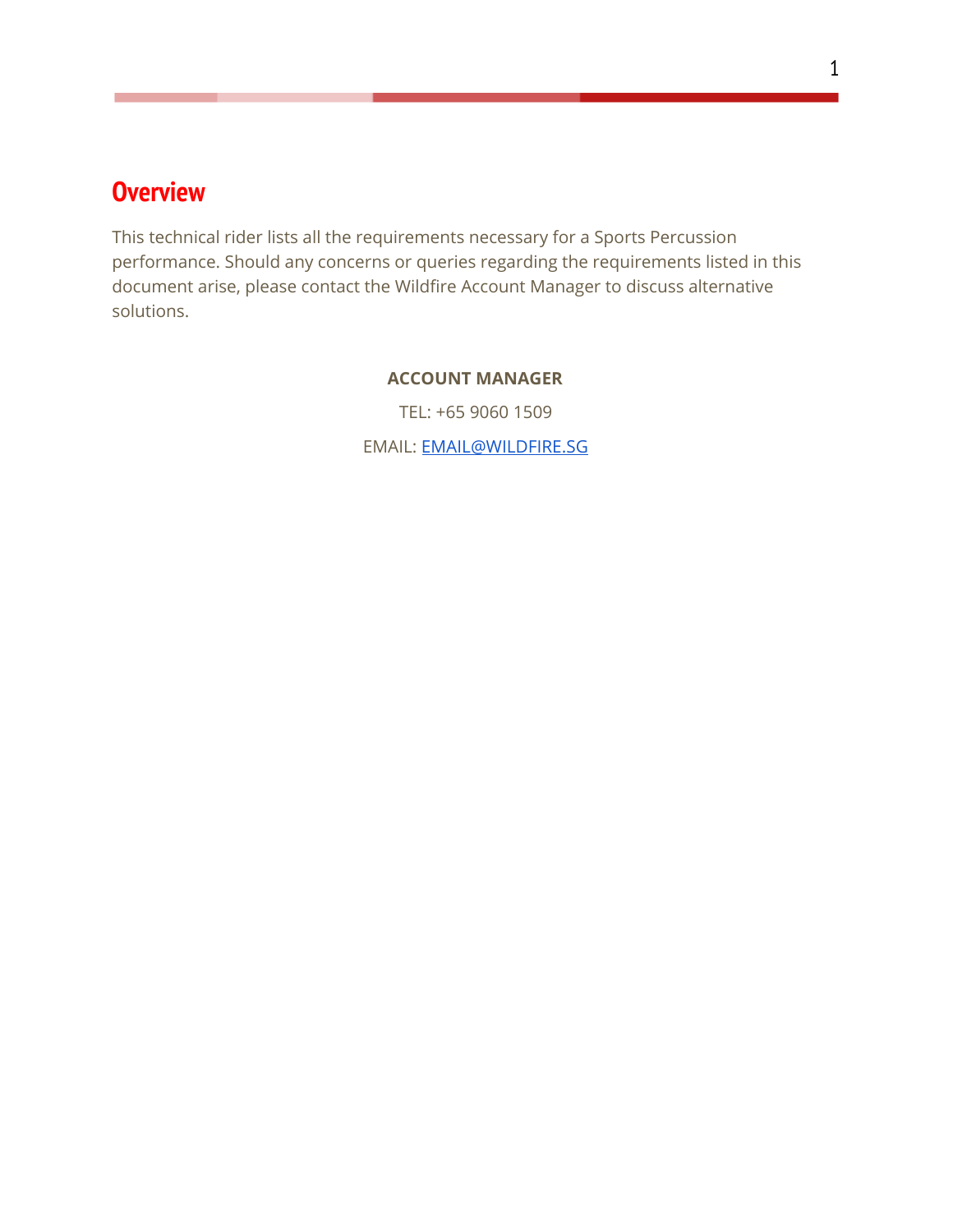#### **Overvie[w](#page-1-0)**

Г

| <b>1. General Information</b>               | 3                  |
|---------------------------------------------|--------------------|
| 1.1. General Information                    | 3                  |
| 1.2. Booking Process                        | 3                  |
| 2. Duration of Performance                  | 4                  |
| 2.1. Standard Routine Durations             | 4                  |
| 2.2. Performance Customisation              | 4                  |
| 3. Hospitality                              | $\overline{\bf 4}$ |
| 3.1. Dressing Room Requirements             | 4                  |
| 3.2. Drinking Water                         | 5                  |
| 3.3. Meals                                  | 5                  |
| 3.4. Restrooms                              | 5                  |
| 3.5. Overseas Performances                  | 5                  |
| <b>4. Stage Requirements</b>                | 6                  |
| 4.1. Audio Technology                       | 6                  |
| 4.1.1. Microphones                          | 6                  |
| 4.1.2. Monitors                             | 6                  |
| 4.2. Stage Floor                            | 6                  |
| 4.3. Stage Dimensions                       | 6                  |
| 4.4. Stagehands                             | 7                  |
| 4.5. Storage Space                          | 7                  |
| 5. Scheduling                               | 7                  |
| 5.1. Standard Event Day Schedule            | 7                  |
| 5.1.1. Technical Rehearsal                  | 7                  |
| 5.1.2. Standby Notice                       | 7                  |
| 5.2. Event Delay                            | 8                  |
| 5.3. Additional Rehearsal or Client Viewing | 8                  |
| <b>6. Video and Photo Footage</b>           | 8                  |
| 6.1. Video Footage                          | 8                  |
| 6.2. Photo Footage                          | 8                  |
| <b>7. Licenses and Permits</b>              | 9                  |

**[1](#page-1-0)**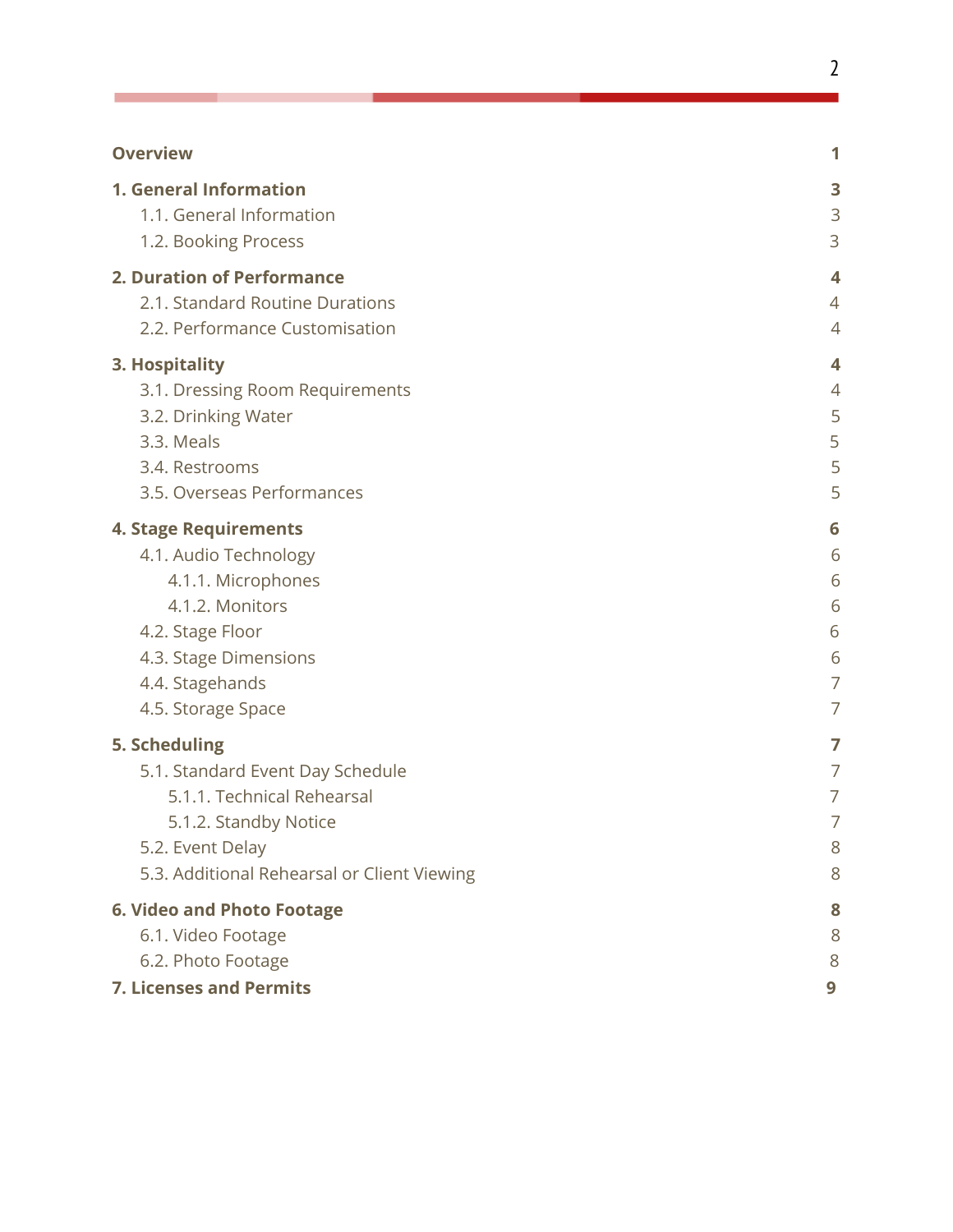# <span id="page-3-1"></span><span id="page-3-0"></span>**1. General Information**

# 1.1. General Information

Sports Percussion is a comedic feature-length performance where performers use sports equipment to make music.

Videos of Sports Percussion can be viewed at:

<https://www.wildfire.sg/percussion>

### <span id="page-3-2"></span>1.2. Booking Process

#### Step A: Enquiry Process

In order to confirm a Sports Percussion performance, an enquiry email shall be sent to [email@wildfire.sg](mailto:email@wildfire.sg) with the following details:

- Event Date
- Performance Timing
- Event Venue
- Choice of Routine
- Customisation Requests (if any)

#### Step B: Quotation Sign-Off

Wildfire Holdings Pte Ltd will send an official quotation for the performance to the client requiring official sign-off.

#### Step C: 50% Deposit Payment

Together with Step A, a 50% deposit payment shall be paid in order to secure the performance via:

- Cash or;
- Cheque addressed to "Wildfire Holdings Pte Ltd" or;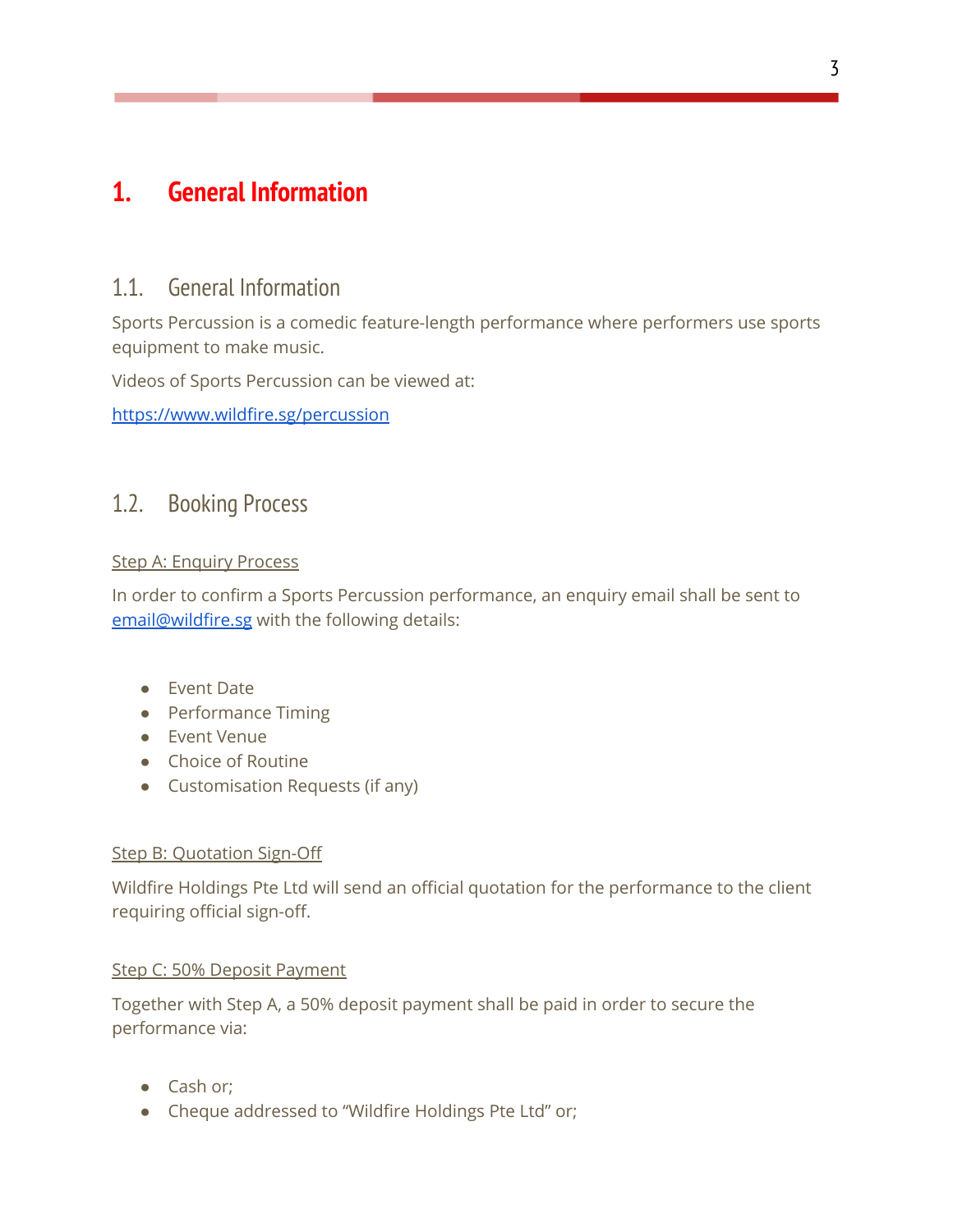● Bank transfer to "Wildfire Holdings Pte Ltd"

Bank Name: DBS BANK Account number: 025- 902769-2 Account type: DBS Current Swift Code: DBSSSGSG Branch Address: 12 Marina Boulevard, DBS Asia Central, Marina Bay Financial Centre, Tower 3, Singapore 018982

#### Step D: 50% Balance Payment

3 days prior to the event date, the final 50% payment shall be paid via the aforementioned methods.

# <span id="page-4-0"></span>**2. Duration of Performance**

# <span id="page-4-1"></span>2.1. Standard Routine Durations

The duration of a standard Sports Percussion performance is 4 minutes 30 seconds. Alternative performance durations can be arranged upon request, additional charges may apply.

# <span id="page-4-2"></span>2.2. Performance Customisation

For customisations in performance duration, storyline or props, please contact our Account Manager for a quote.

# **3. Hospitality**

<span id="page-4-3"></span>3.1. Dressing Room Requirements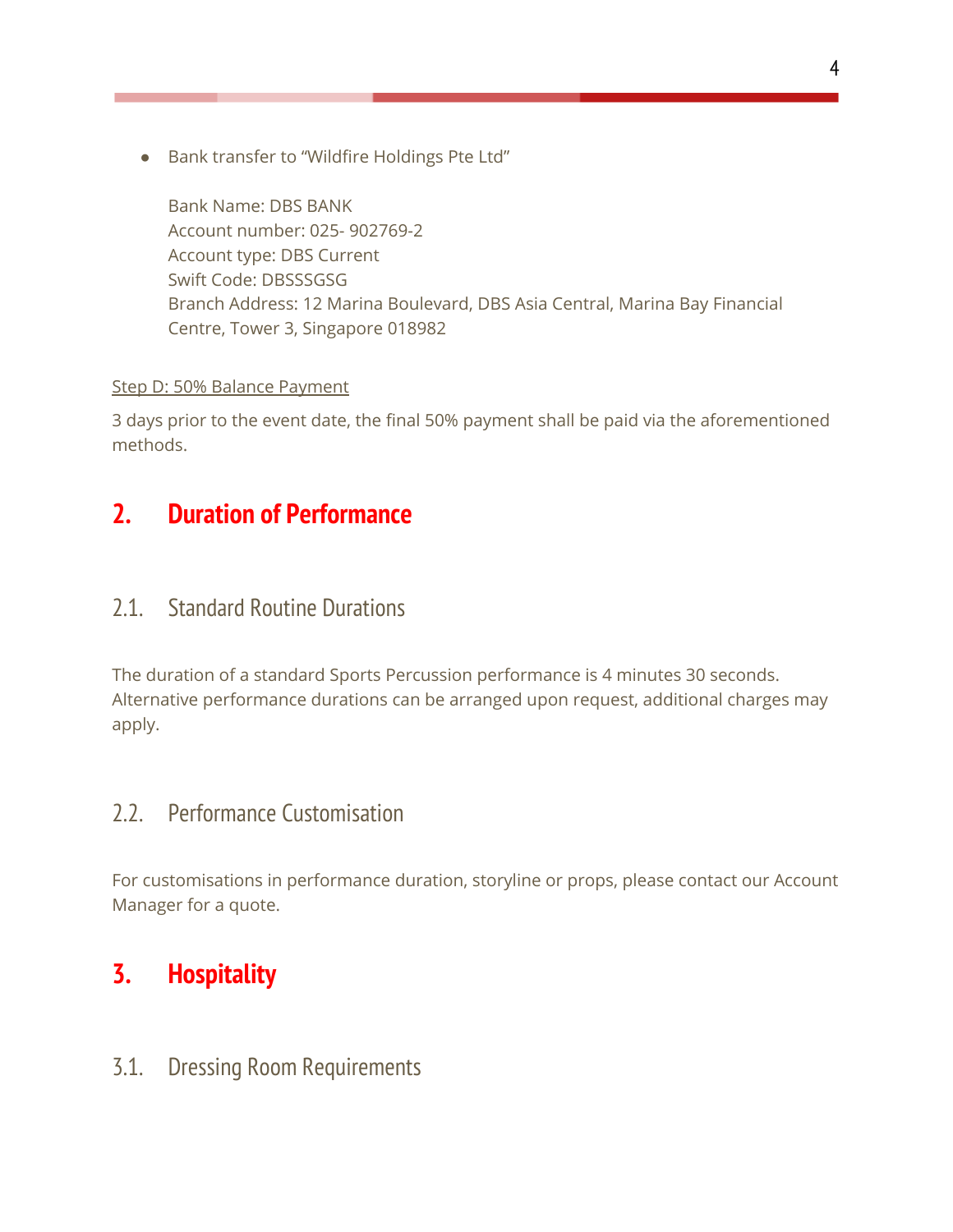#### *3.1.1. Air Conditioning*

All dressing rooms shall be equipped with air-conditioning or electric fan systems to ensure proper ventilation and circulation of fresh cool air.

#### *3.1.2. Costume Racks*

All dressing rooms shall be equipped with two standard height garment racks on wheels to store costumes.

### *3.1.3. Tables and Chairs*

All dressing rooms shall be equipped with two tables and enough chairs to seat all performers and technicians.

### *3.1.4. Security*

A Stage Manager from Wildfire Entertainment shall have the ability to lock or ensure the security of all dressing rooms within which costumes, technical equipment and cast personal belongings are stored.

## <span id="page-5-0"></span>3.2. Drinking Water

Ample supply of pure drinking water and cups shall be provided for the performers and technicians.

### <span id="page-5-1"></span>3.3. Meals

A light meal shall be provided for the performers, technicians and coordinators. All food provided requires a "Halal" certification.

### <span id="page-5-2"></span>3.4. Restrooms

Restroom facilities shall be within close proximity to the dressing room. Restrooms shall be clean, sanitary and separate from restrooms for audience members if possible.

# <span id="page-5-3"></span>3.5. Overseas Performances

Should the performance be held outside of Singapore, all travel, accommodation and other related costs for performers and technicians shall be borne by the client. If preferred, Wildfire Holdings Pte Ltd can provide arrangements for travel and accommodation and will endeavour to do so with cost-effectiveness and convenience in mind.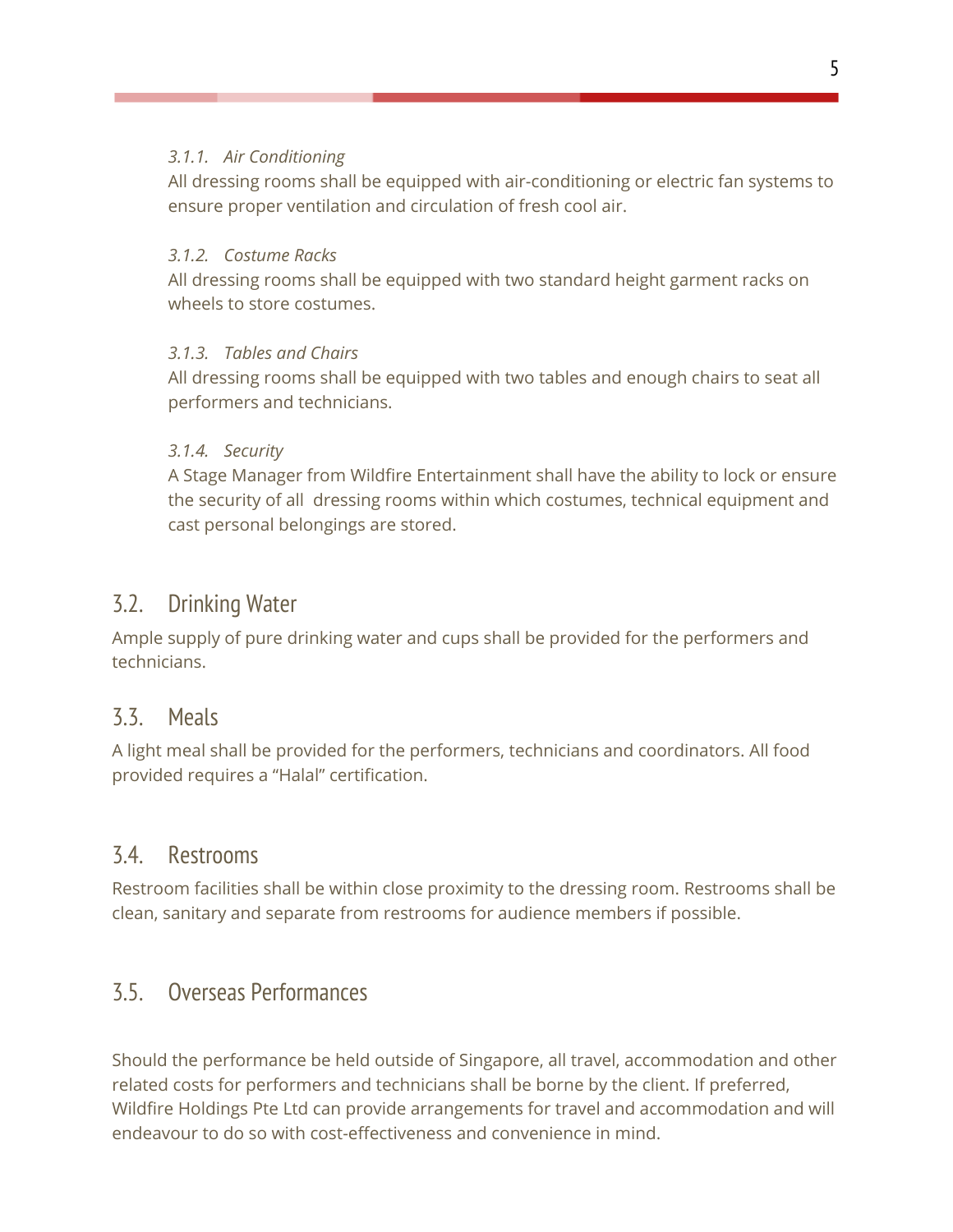# <span id="page-6-1"></span><span id="page-6-0"></span>**4. Stage Requirements**

### <span id="page-6-2"></span>4.1. Audio Technology

### 4.1.1. Microphones

Microphones are required to pick up the sound effects made by the performers. A combination of floor mics and condenser mics are recommended. The number of mics is dependent on the size of the performance space. Please consult the Account Manager if this is a concern.

### <span id="page-6-3"></span>4.1.2. Monitors

No less than two monitors, synced with the front of house speakers playing sound effects produced, shall be placed on stage left and stage right for the performers during the performance.

### <span id="page-6-4"></span>4.2. Stage Floor

The stage floor on which the performers dance shall be flat, level and clear of any cables required for the venue's technical set up. Stage floor shall be able to withstand the weight of all performers and technicians before and during the performance. Carpeted stage surfaces are not recommended as it will absorb the sounds produced. However, please note that hitting the stage floor with props is part of the performance which may cause damage to some surfaces.

### <span id="page-6-5"></span>4.3. Stage Dimensions

The minimum recommended stage dimensions for standard Sports Percussion performance is 9m x 6m. For smaller stage dimensions, please contact the Account Manager to check on feasibility.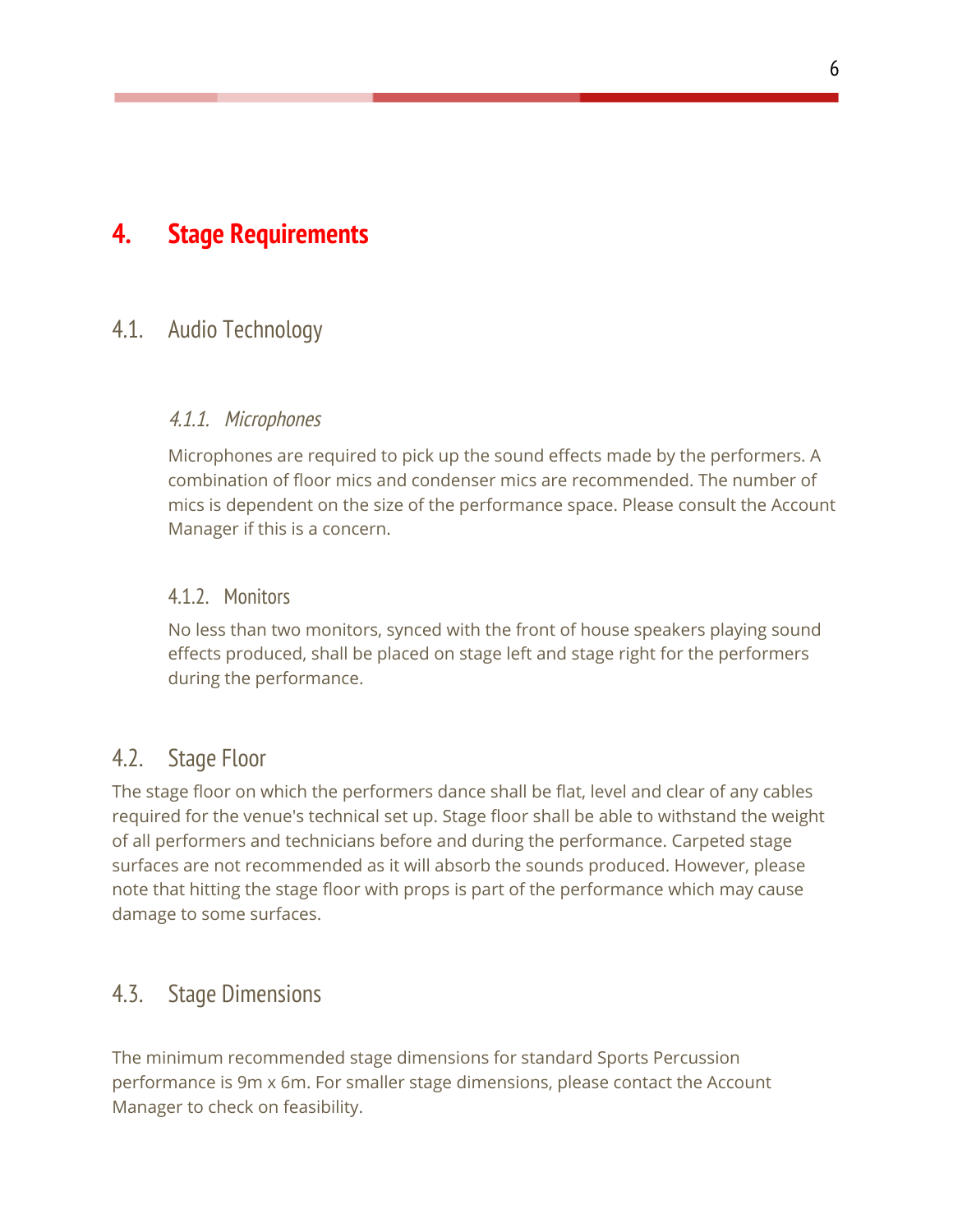# <span id="page-7-0"></span>4.4. Stagehands

Minimum 5 stagehands, to be provided by the organiser, are recommended to move props on and off stage.

# <span id="page-7-1"></span>4.5. Storage Space

There should be sufficient storage space off stage to store Sports Percussion props before and after the performance.

# <span id="page-7-2"></span>**5. Scheduling**

# <span id="page-7-4"></span><span id="page-7-3"></span>5.1. Standard Event Day Schedule

### 5.1.1. Technical Rehearsal

A full technical dress rehearsal (60 minutes of minimum length) shall be scheduled into the event program prior to the performance. This technical dress rehearsal shall include all lighting, audio and stage specifications as previously stated within this technical rider. All other event technical setup must be in place and switched on as it will be at the time of the performance. This technical rehearsal will be conducted by the Sports Percussion stage manager and the performers.

### <span id="page-7-5"></span>5.1.2. Standby Notice

Once the event has commenced, all performers and technicians will wait backstage or in the dressing room. Event organisers, stage crew or the client themselves must ensure that the performers and technicians are given no less than 10 minutes notice prior to the commencement of the performance onstage, giving them enough time to assume their positions.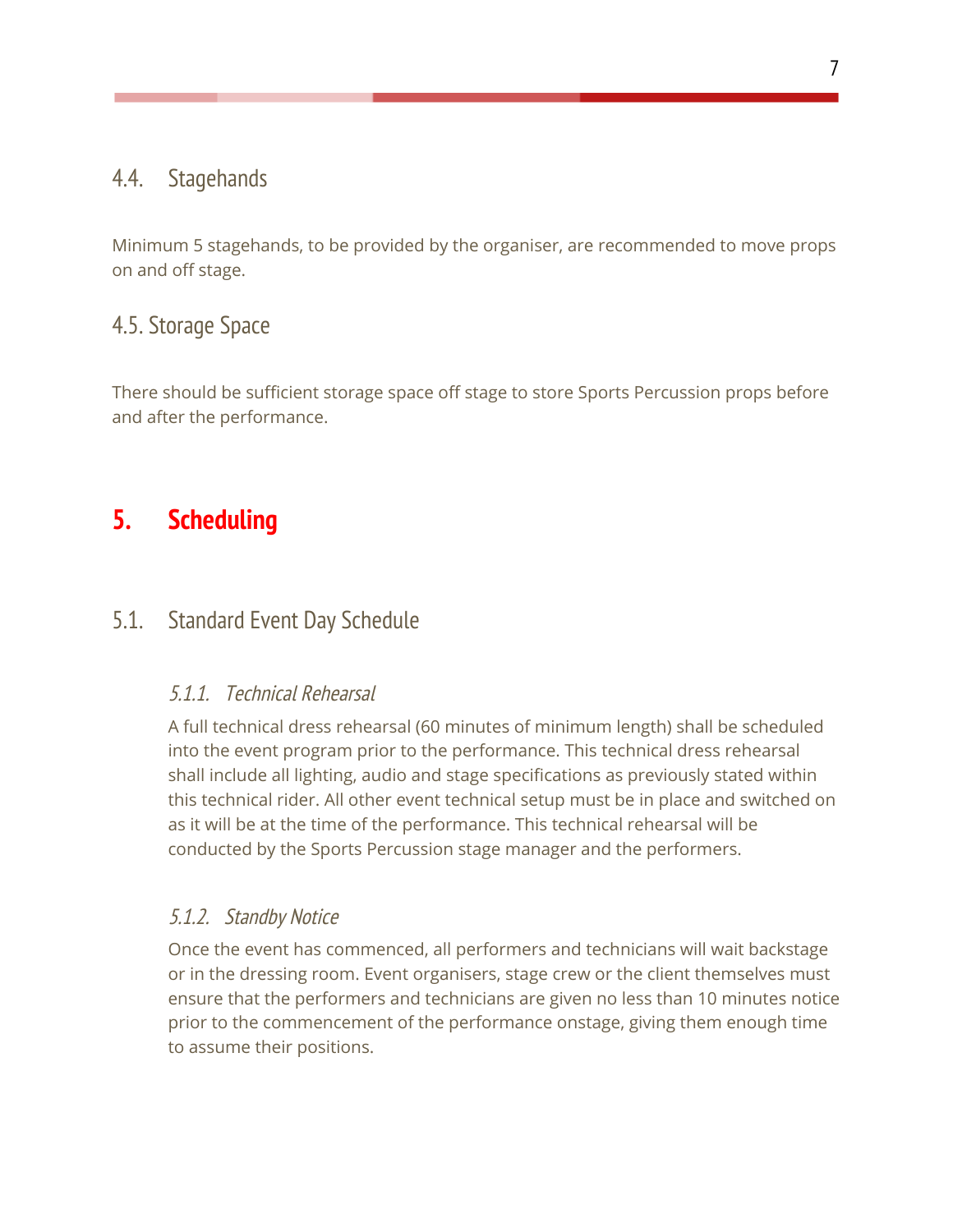# <span id="page-8-0"></span>5.2. Event Delay

#### *5.2.1. Penalty Rates*

In the event of a scheduling delay of the performance exceeding 1 hour past the agreed performance time, the client will be subject to a penalty fee of \$100 per performer and crew per hour or part thereof.

### *5.2.2. Performer Availability*

In the event of a scheduling delay of the performance exceeding 1 hour, performer numbers may need to be amended due to performer availability at no penalty to Wildfire Holdings Pte Ltd. Penalty rates stipulated in 5.2.1. will apply for all remaining performers and crew.

# <span id="page-8-1"></span>5.3. Additional Rehearsal or Client Viewing

All rehearsals (excluding the on-site technical rehearsal) are conducted privately. Should the client require additional viewings either prior to or on the event date, additional charges will apply. These conditions may vary according to the client's specifications and shall be discussed with Wildfire Holdings Pte Ltd with reasonable notice.

# <span id="page-8-2"></span>**6. Video and Photo Footage**

### <span id="page-8-3"></span>6.1. Video Footage

Any professional video recordings of the Sports Percussion performance(s) shall be copied and sent to the Wildfire Holdings Pte Ltd Stage Manager in digital format within 30 days of the close of the event.

### <span id="page-8-4"></span>6.2. Photo Footage

Any professional photo footage of the Sports Percussion performance(s) shall be copied and sent to the Wildfire Holdings Pte Ltd Stage Manager in digital format within 30 days of the close of the event.